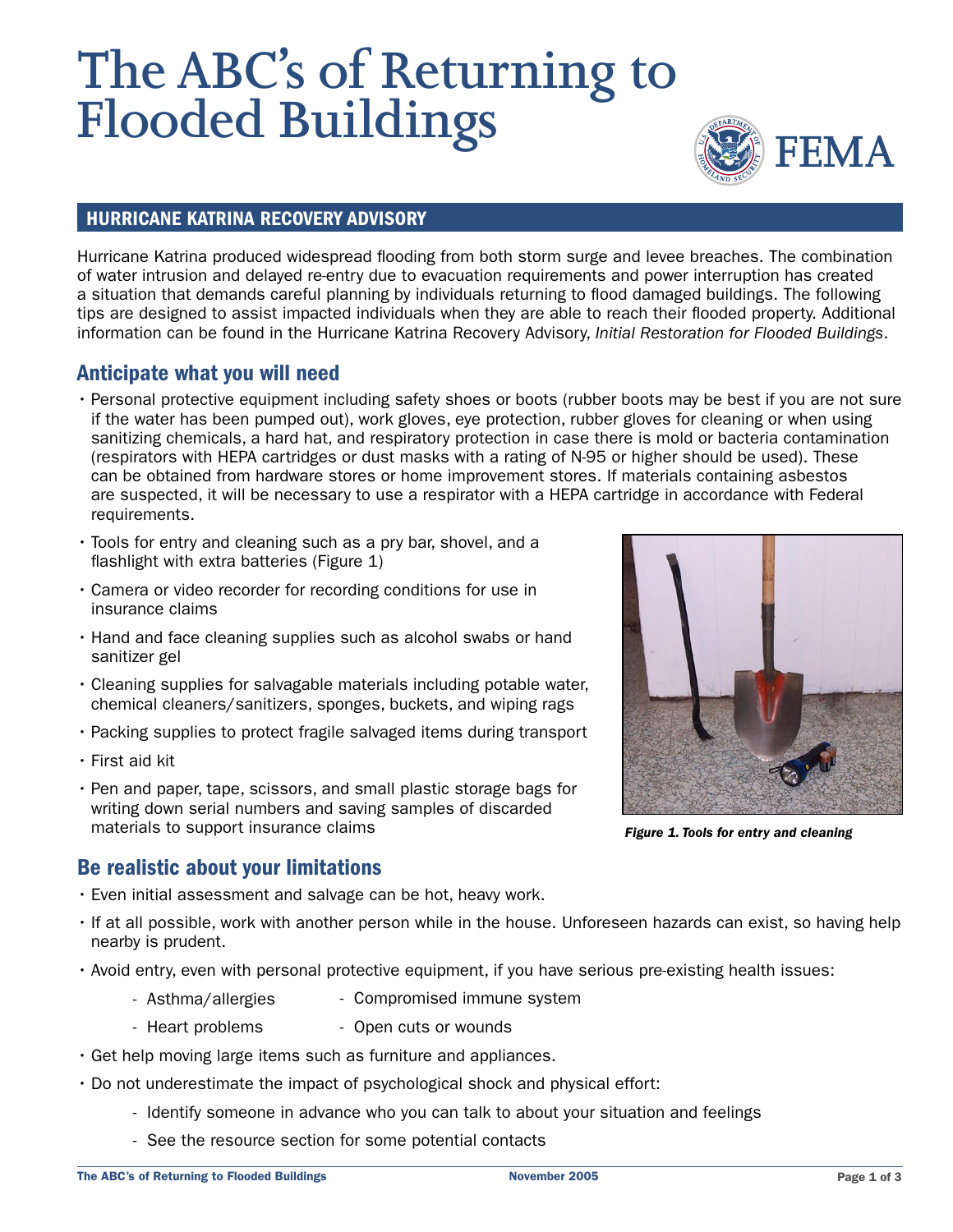## Check the situation for hazards

- Downed power lines
- Gas leaks
- Evidence of structural damage such as sagging ceilings, large wall or floor cracks, walls out of plumb, etc.
- Unstable materials
	- Furniture and even vehicles can be stacked in hazardous positions (Figure 2)
- Chemical spills
	- Paints, solvents, lawn fertilizers, pesticides
- Vermin such as snakes, rats, fire ants, bee colonies, etc.
- Other hazards
	- Rotting food
	- Dead animals

#### Document conditions

- Photos or videos are best
	- Shoot multiple pictures of each room from different corners
	- Make sure the photos will be clear before changing the conditions
	- Use a camera with a time/date stamp for photos if possible
- Make written notes of the dates that you were at the building
- Save samples of high-quality contents such as carpets to support insurance claims

## Extract the salvageable items

- Focus on high value items that were not water impacted and items that have special significance. If an entire item cannot be saved, consider parts that could be saved. For example, if a family heirloom such as an antique chest cannot be saved, consider saving the non-porous handles or hinges for use on a replacement piece.
- Porous items that were not water logged or moldy should be the second priority.
- Non-porous items such as glassware, silverware, and plastic furniture that need to be cleaned should be separated. (Note: Contaminated items should be cleaned on site if possible. Transporting wet/contaminated items presents the risk of cross contamination of the vehicle and location where the item is moved.)
- Be aware of termites. If a termite infestation is found, consult a professional exterminator. When discarding or salvaging wood, paper, and other cellulose, protect your property and keep Formosan subterranean termites from spreading. For additional information, refer to the Louisiana Ag Center. (http://www. louisianafloods.org/en/family\_home/hazards\_and\_threats/recovery\_assistance/insect\_pest\_management/ Keeping+Formosan+Termites+from+Spreading+after+Hurricanes.htm)

## Facilitate restoration

- Do what you can to salvage the contents on the property.
- See American Red Cross, Repairing Your Flooded Home, http://www.redcross.org/services/disaster/0,1082,0\_570\_,00.html



Figure 2. Furniture stacked by flood waters creates a safety hazard.